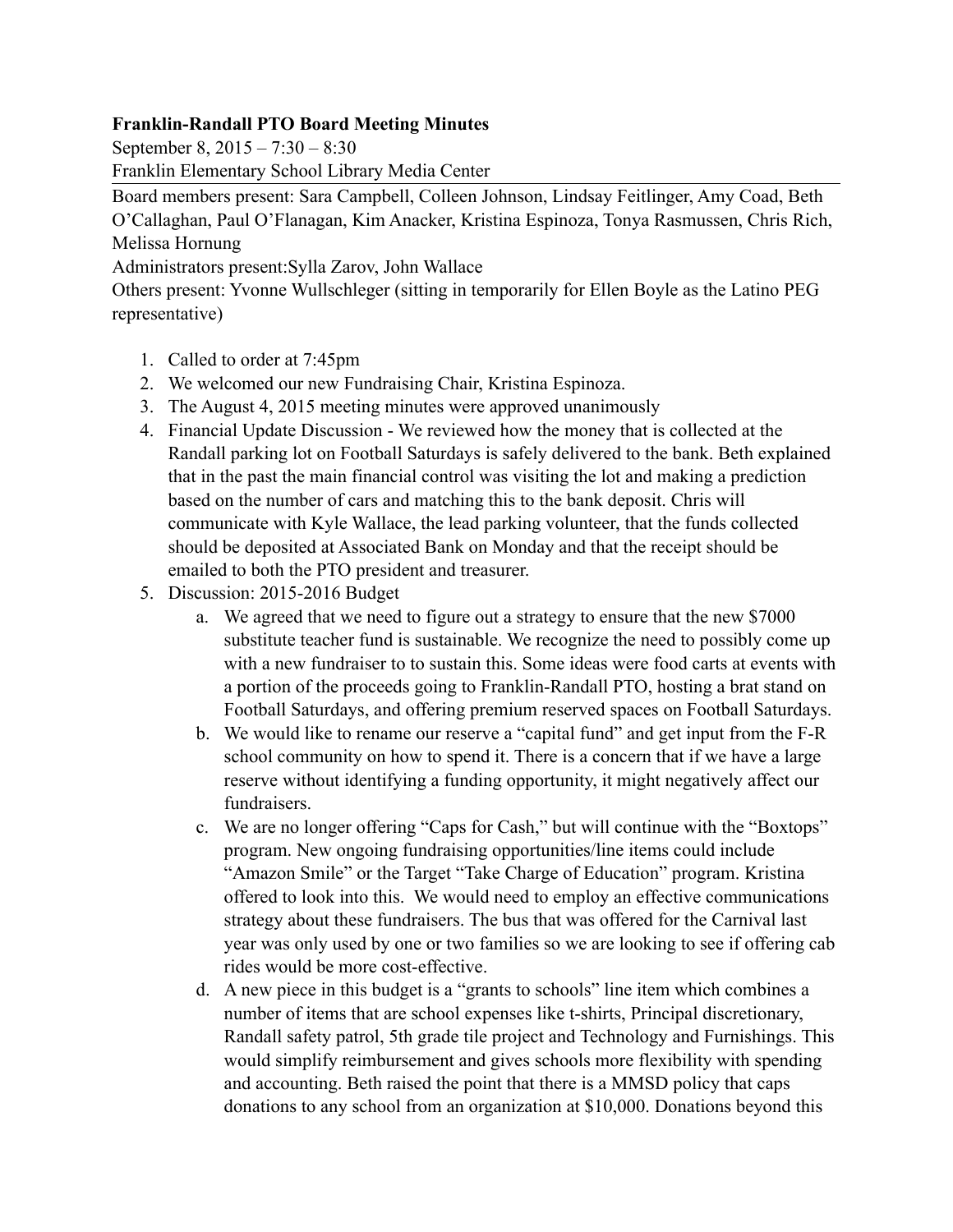would need to be approved by the Board of Education. Adjustments were made to the budget so we wouldn't exceed the \$10,000 cap. **Amendment #1: Technology and Furnishings was put back into the budget as its own line item**

- e. Colleen will meet with the PEG coordinators to further discuss the "PEG Coordination and Language Translation" line item. The formula from last year was used, as well as taking into consideration the number of families served.
- f. The Staff Appreciation coordinators will discuss the possibility of offering dinner on teacher conference nights as well as providing the usual luncheon.
- g. Scratch Club does not happen on a day that transportation is offered at Randall (Fridays).
- h. We discussed the privacy issues involved with having a online directory versus a printed one. **Amendment #2: 15-16 Communications subtotal should be \$1580 not \$1630**
- i. Tonya spoke about the history of the Mentor program. It was a good program that petered out (transferred to social worker). It was difficult to find community mentors.
- j. A question arose about the Foundation for Madison's Public Schools (FMPS) Annual Contribution. Is the endowment being equally split between the two schools?
- k. The Franklin Zoo funds go to provide care for the animals housed at Franklin.
- l. Pam Wittenwyler, a longtime grounds/garden volunteer, has been donating her services and plants and materials for several years and this is not reflected in the budget. It is planned that if she chooses to make a donation she will report the value so we can add it to the budget for planning purposes. There has not been an active Building and Grounds committee at either school for a number of years. If one decided to form we would like them to have some funds to works with or teachers to be able to do a project in the Outdoor classroom/Franklin Forest. Also, the Little Free Library at Franklin has been leaking and may need to be repaired. **Amendment #3: Increase the Building and Grounds fund to \$700 for each school**
- m. There was a motion to approve the budget with the three amendments:
	- i. **Amendment #1: Technology and Furnishings was put back into the budget as its own line item**
	- ii. **Amendment #2: 15-16 Communications subtotal should be \$1580 not \$1630**
	- iii. **Amendment #3: Increase the Building and Grounds fund to \$700 for each school**
	- iv. The budget was voted on and unanimously approved
- 6. Parent Empowerment Group updates The three groups will have a kick-off meeting where they decide the topics they would like to cover throughout the year. Past topics have included how to understand report cards, health and wellness, and cooking clubs.
- 7. 60-second updates
	- a. Back-to-school events were both well attended and successful